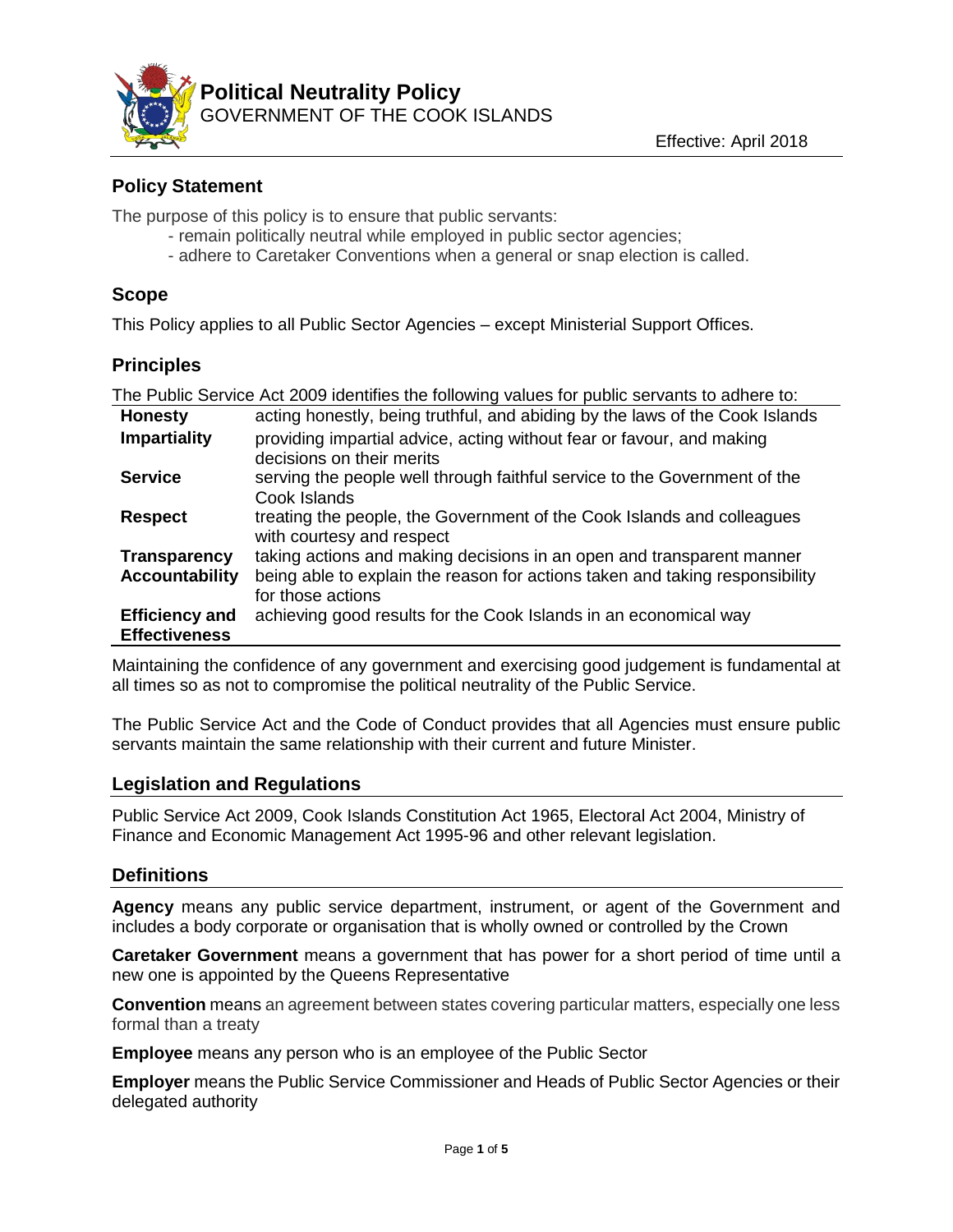**General Election** is an election usually held at regular intervals in which candidates are elected in all or most constituencies of a nation or state

**Neutral** means the state of being impartial and not supporting either side

**Political Neutrality** means a person working in the Public Service to act in the course of their duties in a politically neutral manner

**Public Service Commissioner** means the Public Service Commissioner appointed under Article 73 of the Cook Islands Constitution and section 5 of the Public Service Act 2009

**Public Servant** means an employee of a 'Public Sector' Agency as defined in this policy

**Snap Election** is an election that is called earlier than expected

**Stakeholders** for the purposes of this policy means people who have an interest in the public service, including government, employees, private sector, non-government organisations, development partners and the general public

### **Procedures**

Employers are responsible for administering this policy and developing procedures to support implementation of the policy. Employers are also responsible for ensuring all policies are easily accessible to employees. Employees must read, understand, and comply with this and other relevant government policies. A breach of the policy may be considered misconduct and may be subject to disciplinary action.

### **Political Neutrality**

Political neutrality is unique to the public sector. It means that public servants must perform their duties professionally and without bias towards one political party or another.

This is particularly important at a general election time or a snap election as behaviour, relationships and expectations between public servants, Ministers and Members of Parliament that would otherwise be normal, may be lose the confidence of a future government.

#### **Public Service Commissioner must:**

- a. Ensure that Heads of Agencies are not subject to unlawful or improper pressure from Ministers of the Crown or Members of Parliament;
- b. Act as an intermediary between the Minister and Heads of Agencies in relation to issues regarding the ministry functions or where required.

### **All Public Servants must not:**

- Express their personal views in a way that could be taken as a comment in their official capacity rather than as a private citizen;
- Engage in personal attacks or make comments on individual Members of Parliament;
- Criticise government policy with which they have been professionally involved with or which they are required to implement;
- Reveal advice given to Ministers or use and/or reveal information they are not authorised to
- Disclose information and/or which is not readily available to the general public.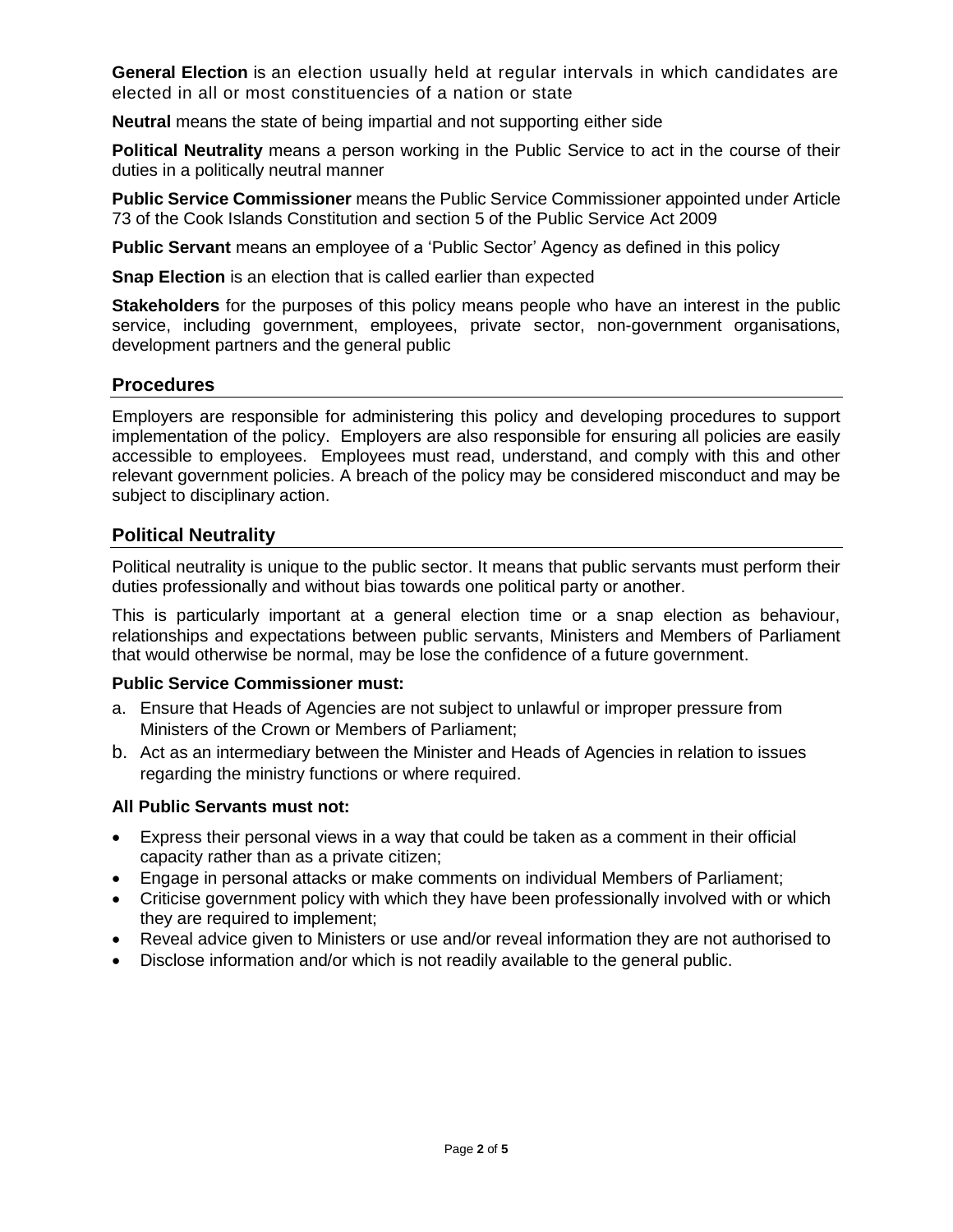## **Caretaker Conventions**

Once the dissolution of Parliament is announced by the Queens Representative, Caretaker Conventions will apply. Successive governments have accepted that, during the period preceding an election the government assumes a 'caretaker government' role until the new government is appointed. During the caretaker period, the business of government continues and ordinary<sup>1</sup> matters of administration still need to be addressed.

A series of practices known as 'caretaker conventions', aim to ensure that the caretaker government's actions, do not bind an incoming government and limit its freedom of action. The conventions are that the caretaker government avoids:

- Making major policy decisions that are likely to commit an incoming government
- Make significant appointments
- Enter into major contracts or undertakings

As such, the Government Opposition must be consulted on any significant matters contrary to the conventions with an explanation of why the proposed action is considered necessary during the caretaker period.

The Ministry of Finance and Economic Management is required to produce a fiscal and economic update (Pre-election Budget) within 14 days of an election date being announced.

### **All Agencies must adhere to the following conventions:**

#### **1. Major<sup>2</sup> policy decisions**

- Avoid proposing major policy options during the caretaker period unless in cases of emergency
- Advise the Minister when making decisions on significant matters during the caretaker period

#### **2. Significant<sup>3</sup> appointments**

- Defer permanent/fixed term appointments to significant roles during the caretaker period
- Consider making acting appointments where permitted
- Consider making short term appointments if required

#### **3. Major<sup>4</sup> contracts**

- Avoid entering into major contracts or undertakings during the caretaker period unless in cases of emergency
- Defer the signing of major contracts where permitted
- Manage existing major contracts

#### **4. Regional/International<sup>5</sup> negotiations**

- Avoid entering into major international negotiations unless in cases of emergency
- Defer any international negotiations where permitted
- Seek approval of the Opposition if negotiations are critical and must continue during the caretaker period

<sup>1</sup> Ordinary refers to 'business as usual' operations that are already included agency business plans and appropriated

<sup>&</sup>lt;sup>2</sup> Policy decisions that can be significantly binding on a future government

<sup>&</sup>lt;sup>3</sup> Significant relates to senior executive/head of public sector agency positions only

<sup>4</sup> Major/significant expenditure that can be binding on a future government

<sup>&</sup>lt;sup>5</sup> Major/significant negotiations/agreements that can by binding on a future government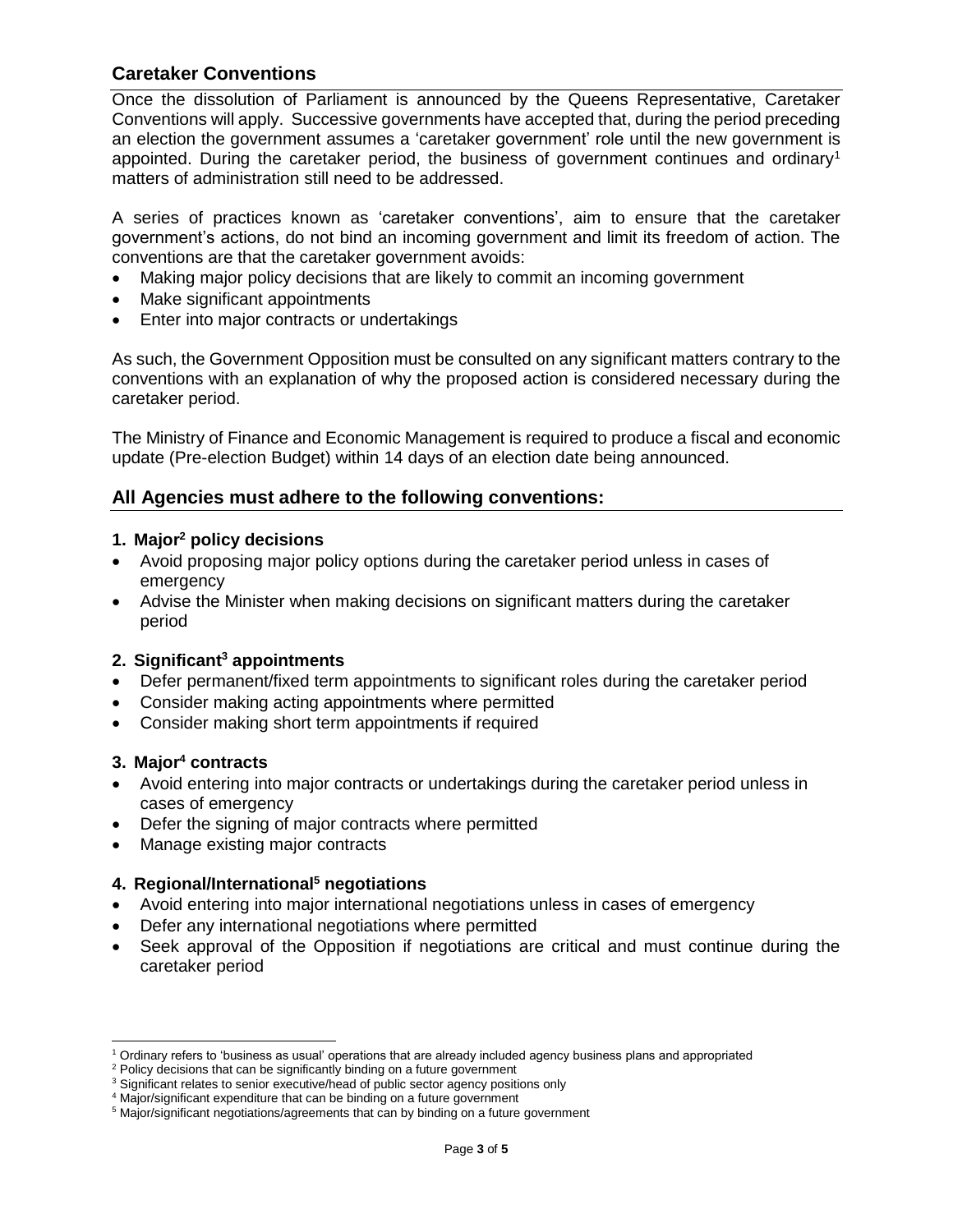Agencies must adhere to the following during the Caretaker period:

### **1. Advertising and information campaigns**

- Ensure all advertising campaigns are reviewed by the Public Service Commissioner to ensure government resources are not used for political gain
- Not be involved in the printing and distribution of political material
- $\bullet$  Not undertake activities that promote new<sup>6</sup> government policies
- Report evidence of misuse of government resources to the Public Service Commissioner

## **2. Internet and electronic communications**

- Prevent the use of the government ICT network for wide distribution of campaign materials
- Ensure that agency ICT resources are not used to support any particular political party
- Report evidence of misuse of government ICT resources to the Public Service Commissioner

## **3. Agency websites and other mediums**

- Refrain from making political statements that may be interpreted as promoting new government policies
- Report evidence of misuse of government websites or other mediums to the Public Service **Commissioner**

## **4. Use of Agency Premises and Assets**

- Refrain from using premises for political activities other than Ministerial visits to conduct routine government business
- Refrain from using government assets (laptops, office equipment and stationery, motor vehicles) for political activities other than the routine business of the Agency

## **5. Political Participation**

- Public servants who are running for election MUST resign from their job prior to confirming their nomination as a candidate for election
- Ensure public servants do not use their positions to support political issues or parties during an election campaign
- Must exercise judgement and limit their statements regarding their work in the public service
- Ensure public servants decline invitations to speak/make comment on controversial issues

# **6. Requests for information from Ministerial Support Offices and Members of Parliament**

- Continue to support the Minister where information requested relates to the day-to-day business of government. *If in doubt, contact the Public Service Commissioner for advice*
- Provide equal access to information for Ministerial Support Offices and Members of **Parliament**
- Refrain from responding to requests for new policy advice during the caretaker period. *If in doubt, contact the Solicitor General*
- Support policy advice on urgent domestic or international issues with guidance from *the Public Service Commissioner and the Crown Law Office*

# **7. Budget and Other Policy Costing**

 Seek advice from the Financial Secretary on any issues that may arise in relation to policy costings or Agency budgets during the caretaker period

<sup>&</sup>lt;sup>6</sup> New – would be new government policies that have been developed or approved during the Caretaker period